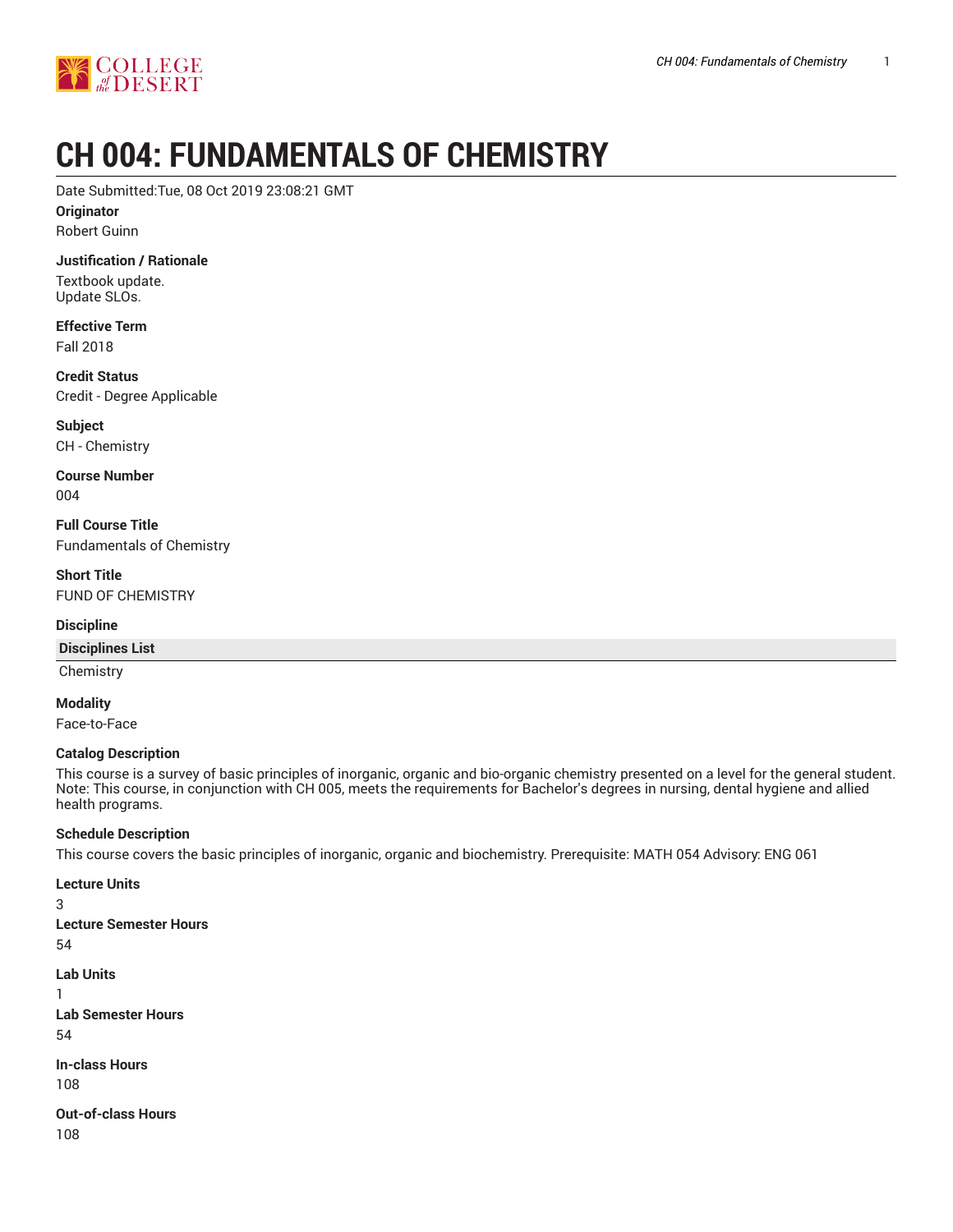

## **Total Course Units**

4 **Total Semester Hours** 216

**Prerequisite Course(s)** MATH 054 Advisory: ENG 061

# **Required Text and Other Instructional Materials**

**Resource Type** Book

**Author** Karen C Timberlake

**Title**

Chemistry An Introduction to General, Organic, and Biological Chemistry

## **Edition**

13th/e

# **City**

New York, NY

**Publisher** Pearson Custom Publishing

**Year**

2017

**College Level** Yes

**Flesch-Kincaid Level** 12

**ISBN #** 0-13-442135-3

**Resource Type**

Book

**Author**

Karen C Timberlake

**Title**

Fundamentals of Chemistry College of the Desert/Catalyst

## **Publisher**

Pearson/Benjamin Cummings Publisher

**Year** 2012

**College Level**

Yes

**Flesch-Kincaid Level**

12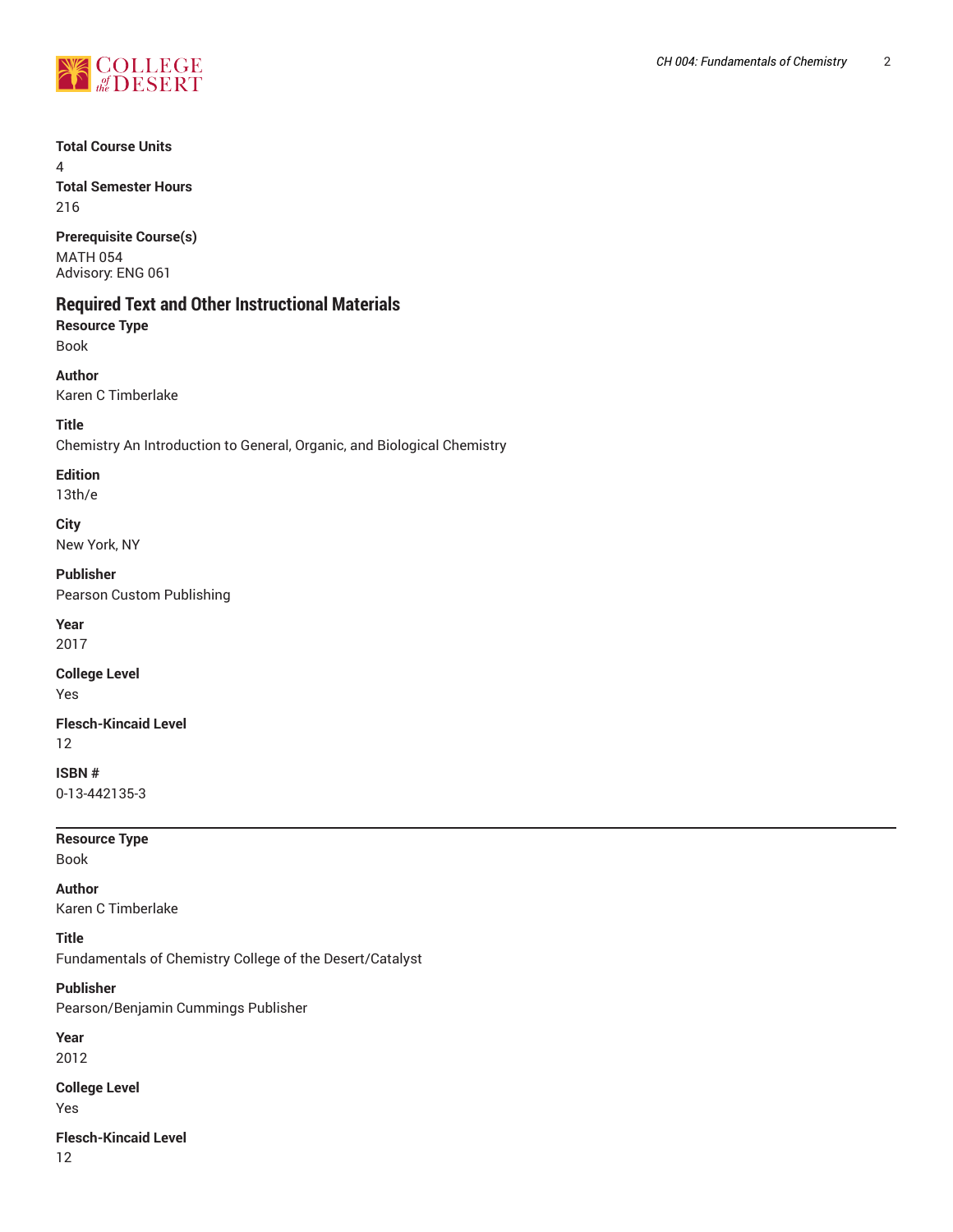

#### **Class Size Maximum**

24

## **Entrance Skills**

Develop the real number system: integers, rational and irrational numbers.

#### **Prerequisite Course Objectives**

MATH 054-Identify, recognize and classify real numbers, as integers, rationals, or irrationals and locate their approximate positions on the real number line.

#### **Entrance Skills**

Demonstrate an understanding of the concept of a variable

#### **Prerequisite Course Objectives**

MATH 054-Understand the concepts of variables and how variables can be used to represent an unknown quantity or a range of quantities.

#### **Entrance Skills**

Use variables to generate algebraic expressions modeling an application (word) problem

#### **Prerequisite Course Objectives**

MATH 054-Use variables to create algebraic expressions that model quantities in an application problem.

#### **Entrance Skills**

Demonstrate arithmetic of algebraic expressions, including the use of the commutative, associative, distributive, identity, and inverse properties, the use of the order of operations, and the use of integer exponents and the rules of exponents.

#### **Prerequisite Course Objectives**

MATH 054-Use the properties of integer exponents to simplify algebraic expressions, including expressions involving scientific notation.

#### **Entrance Skills**

Create equations that model real world situations given in application (word) problems.

#### **Prerequisite Course Objectives**

MATH 054-Use variables to create algebraic expressions that model quantities in an application problem.

#### **Entrance Skills**

Demonstrate critical thinking skills when reading, composing, and participating in class discussions.

#### **Prerequisite Course Objectives**

ENG 061-Demonstrate the ability to think critically and express ideas using various patterns of development.

#### **Entrance Skills**

Demonstrate the ability to read and respond in writing beyond the literal interpretation of the text.

## **Prerequisite Course Objectives**

ENG 061-Demonstrate the ability to read and respond in writing beyond the literal interpretation of the text.

# **Entrance Skills**

Develop, organize, and express complex ideas in both expository and research papers.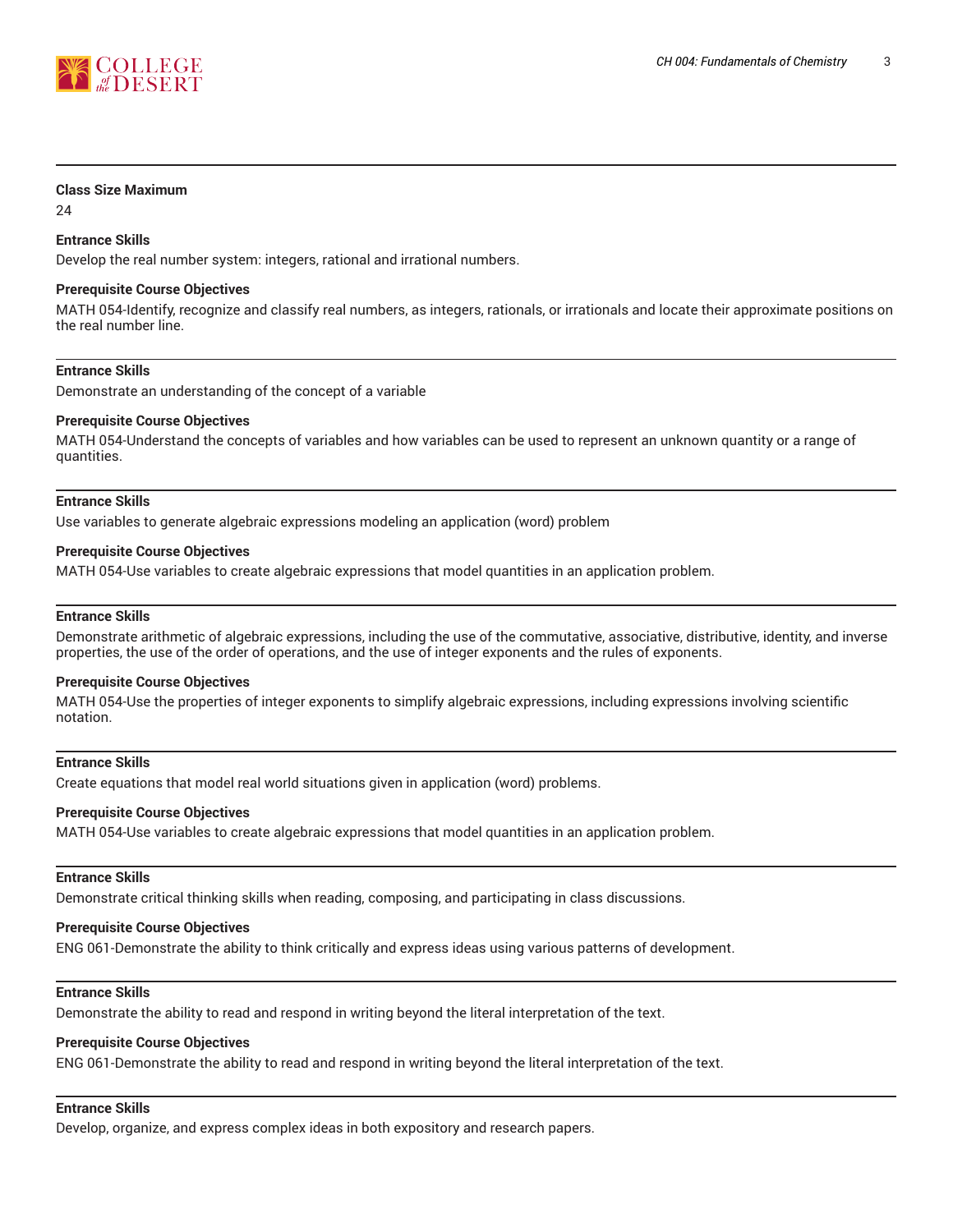

## **Prerequisite Course Objectives**

ENG 061-Use theses to organize paragraphs into coherent analyses.

## **Course Content**

- 1. Scientific measurement.
- 2. Matter and energy.
- 3. The structure of atoms and elements
- 4. The Periodic Table.
- 5. Compounds and chemical bonds.
- 6. Chemical reactions and chemical quantities
- 7. States of matter: solid, liquid and gas
- 8. Acids, bases, salts & buffers.
- 9. Solutions
- 10. Chemical Equilibrium
- 11. Carbon chains & rings, saturated and unsaturated hydrocarbons
- 12. Halocarbons, alcohols and ethers.
- 13. Aldehydes, ketones and sulfur compounds
- 14. Carboxylic acids & their derivatives.
- 15. Carbohydrates.
- 16. Lipids
- 17. Amino acids, peptides, proteins and enzymes
- 18. Nucleic acids
- 19. Metabolic pathways and energy production

#### **Lab Content**

a. Safety rules, Measurement and Significant Figures b. Conversion Factors in Calculations c. Density and Specific Gravity d. Energy and States of Matter e. Atomic Structure f. Electron Configuration and Periodic Properties g. Compounds and their formulas h. Chemical reactions and equations i. Reaction rates and equilibrium j. Solutions, Colloids and Suspensions k. Acid-Base Titrations l. Properties of Organic Compounds m. Structure of Alkanes n. Alcohols and Phenols o. Aldehydes and Ketones p. Amines and Amides q. Types of Carbohydrates r. Tests for carbohydrates s. Amino acids t. Peptides and Proteins u. Enzymes

#### **Course Objectives**

|              | <b>Objectives</b>                                                                                           |  |
|--------------|-------------------------------------------------------------------------------------------------------------|--|
| Objective 1  | Describe the major principles of chemistry.                                                                 |  |
| Objective 2  | Describe the major categories of inorganic and organic chemical and biochemical reactions.                  |  |
| Objective 3  | Balance reactions and perform calculations based on balanced reactions.                                     |  |
| Objective 4  | Explain Metric measurement and its importance in the physical science domain.                               |  |
| Objective 5  | Describe inorganic and organic nomenclature as applies to compound compositions.                            |  |
| Objective 6  | Describe the major functional groups of organic compounds.                                                  |  |
| Objective 7  | Explain oxidation-reduction in the process of metabolism.                                                   |  |
| Objective 8  | Describe the major groups of biological molecules and their essential functions in metabolism and heredity. |  |
| Objective 9  | Collect and interpret data in the lab.                                                                      |  |
| Objective 10 | Work in teams and respect the opinions of others.                                                           |  |

#### **Student Learning Outcomes**

|           | Upon satisfactory completion of this course, students will be able to:                          |  |
|-----------|-------------------------------------------------------------------------------------------------|--|
| Outcome 1 | Analyze quantitative data to draw plausible conclusions.                                        |  |
| Outcome 2 | Relate the macroscale phenomena of human physiological functions to microscale atomic concepts. |  |
| Outcome 3 | Apply chemical terminology to describe observed scientific phenomena.                           |  |
| Outcome 4 | Perform basic allied health laboratory experiments safely and accurately.                       |  |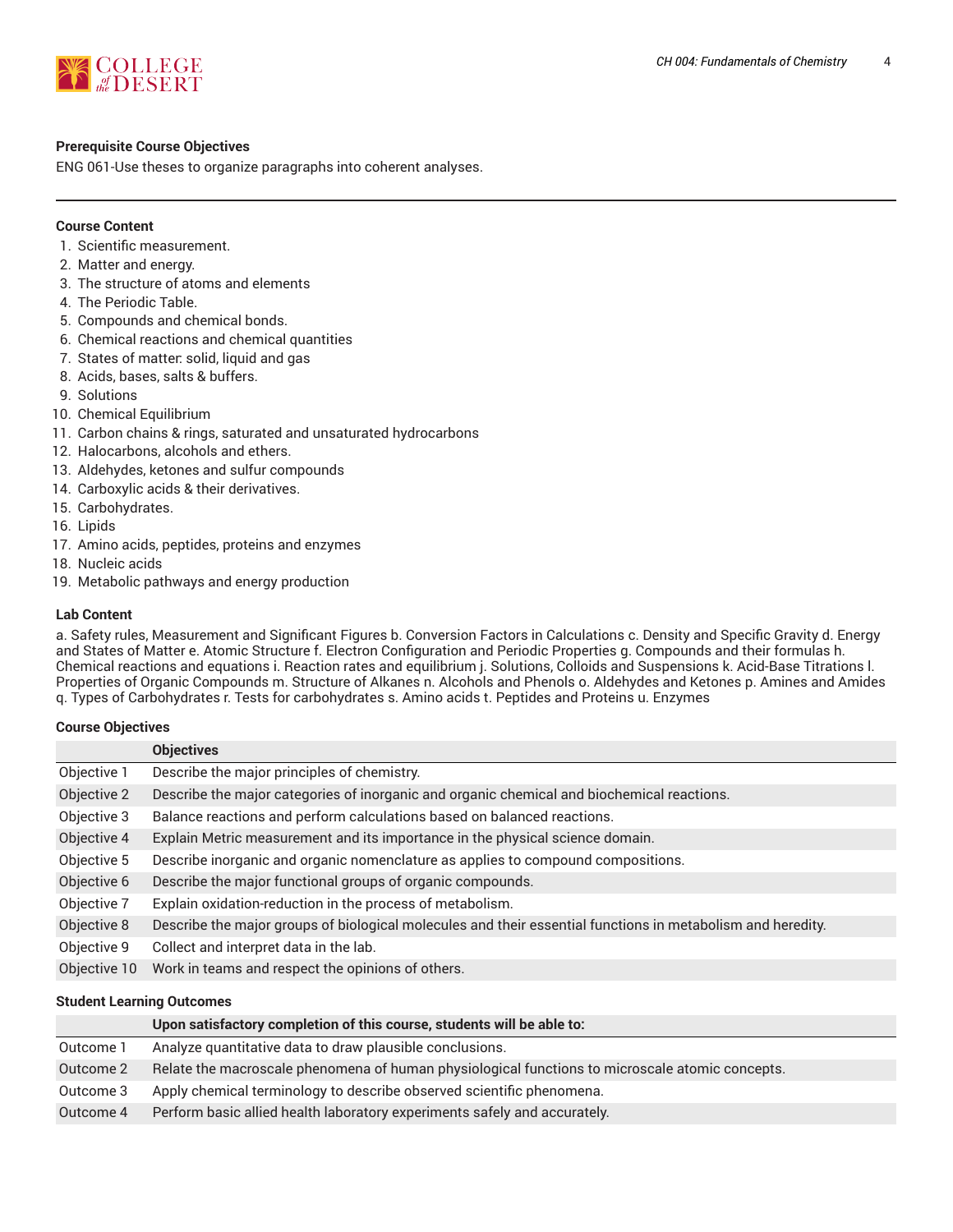

## **Methods of Instruction**

| <b>Method</b>                                                                                            | Please provide a description or examples of how each instructional<br>method will be used in this course.                                                                                                                                                                                                                                                                                                                               |
|----------------------------------------------------------------------------------------------------------|-----------------------------------------------------------------------------------------------------------------------------------------------------------------------------------------------------------------------------------------------------------------------------------------------------------------------------------------------------------------------------------------------------------------------------------------|
| Journal                                                                                                  |                                                                                                                                                                                                                                                                                                                                                                                                                                         |
| Participation                                                                                            |                                                                                                                                                                                                                                                                                                                                                                                                                                         |
| Observation                                                                                              |                                                                                                                                                                                                                                                                                                                                                                                                                                         |
| Lecture                                                                                                  |                                                                                                                                                                                                                                                                                                                                                                                                                                         |
| Experiential                                                                                             |                                                                                                                                                                                                                                                                                                                                                                                                                                         |
| Discussion                                                                                               |                                                                                                                                                                                                                                                                                                                                                                                                                                         |
| Laboratory                                                                                               | Laboratory consists of manipulation of equipment and conducting<br>exercises for the purpose of making direct findings regarding chemical<br>behavior. Procedures and their findings are followed by drawing<br>conclusions based on interpretation of events and calculations are<br>carried out as appropriate. Students work individually in laboratory for<br>the purpose of receiving the full benefit of the learning experience. |
| <b>Methods of Evaluation</b>                                                                             |                                                                                                                                                                                                                                                                                                                                                                                                                                         |
| <b>Method</b>                                                                                            | Please provide a description or examples of how<br><b>Type of Assignment</b><br>each evaluation method will be used in this course.                                                                                                                                                                                                                                                                                                     |
| Written homework                                                                                         |                                                                                                                                                                                                                                                                                                                                                                                                                                         |
| Mid-term and final evaluations                                                                           | A comprehensive final examination will be<br>administered covering all previously completed<br>topics for the semester. Questions will require<br>problem solving, short answer and matching.                                                                                                                                                                                                                                           |
| Tests/Quizzes/Examinations                                                                               | An examination will be given covering each topic<br>area described in course content. The examinations<br>will consist of statement answers and problem<br>solving. A total of approximately 10 quizzes, 4<br>exams, 21 lab reports and a comprehensive final<br>exam.                                                                                                                                                                  |
| Group activity participation/observation                                                                 |                                                                                                                                                                                                                                                                                                                                                                                                                                         |
| Laboratory projects                                                                                      |                                                                                                                                                                                                                                                                                                                                                                                                                                         |
| <b>Assignments</b>                                                                                       |                                                                                                                                                                                                                                                                                                                                                                                                                                         |
| <b>Other In-class Assignments</b><br>1. Quizzes and exams<br>2. Lab experiments<br>3. Laboratory reports |                                                                                                                                                                                                                                                                                                                                                                                                                                         |
| <b>Other Out-of-class Assignments</b>                                                                    |                                                                                                                                                                                                                                                                                                                                                                                                                                         |

- 1. Reading assignments
- 2. Homework assignments
- 3. Pre-laboratory assignments

## **Grade Methods**

Letter Grade Only

## **COD GE**

C1 - Natural Sciences

## **CSU GE**

B1 - Physical Science B3 - Laboratory Activity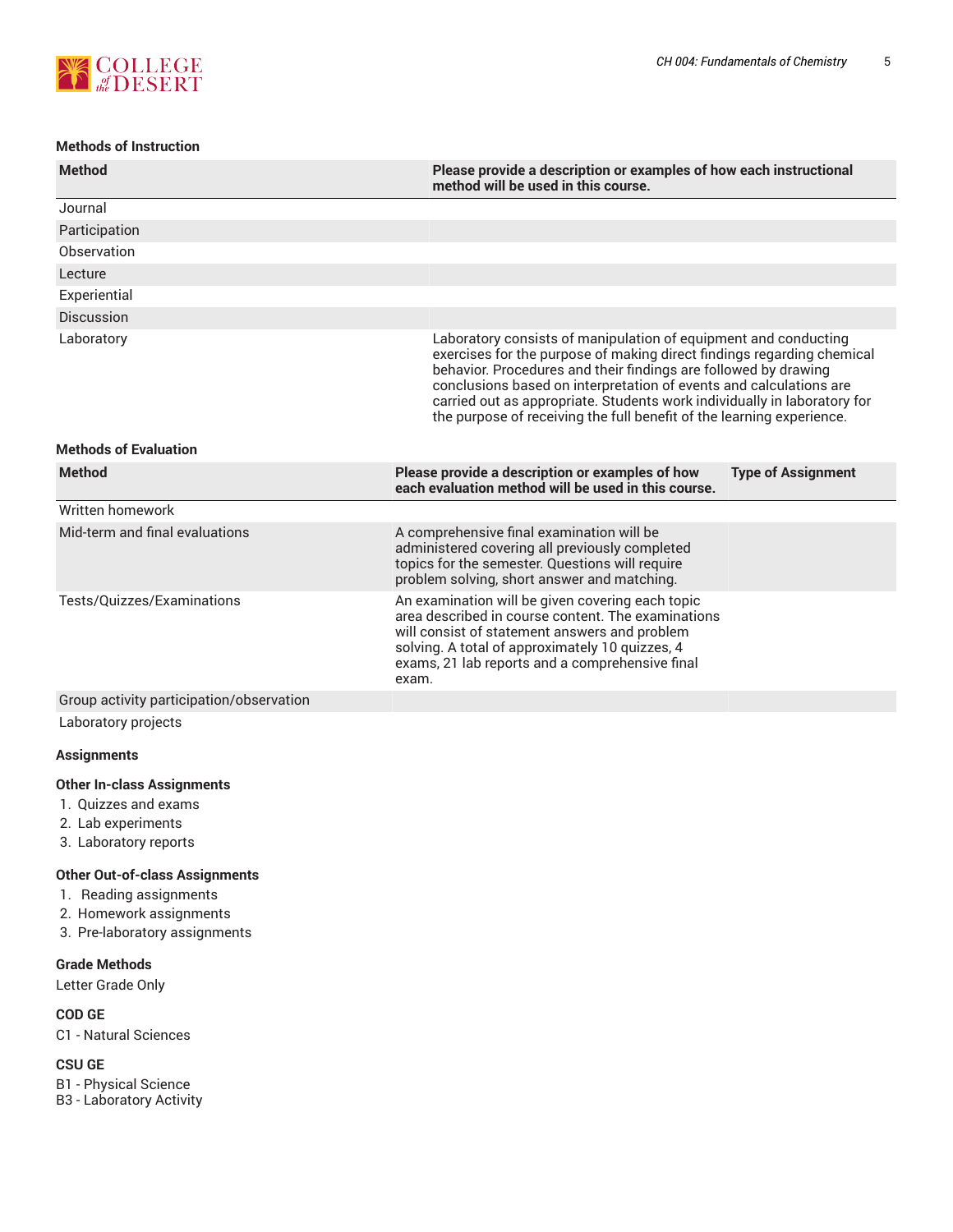

# **MIS Course Data**

**CIP Code** 40.0501 - Chemistry, General.

**TOP Code** 190500 - Chemistry, General

**SAM Code** E - Non-Occupational

**Basic Skills Status** Not Basic Skills

**Prior College Level** Not applicable

**Cooperative Work Experience** Not a Coop Course

**Course Classification Status** Credit Course

**Approved Special Class** Not special class

**Noncredit Category** Not Applicable, Credit Course

**Funding Agency Category** Not Applicable

**Program Status** Program Applicable

**Transfer Status** Transferable to CSU only

**Allow Audit** No

**Repeatability** No

**Materials Fee** No

**Additional Fees?** No

# **Approvals**

**Curriculum Committee Approval Date** 11/7/2017

**Academic Senate Approval Date** 11/30/2017

**Board of Trustees Approval Date** 12/15/2017